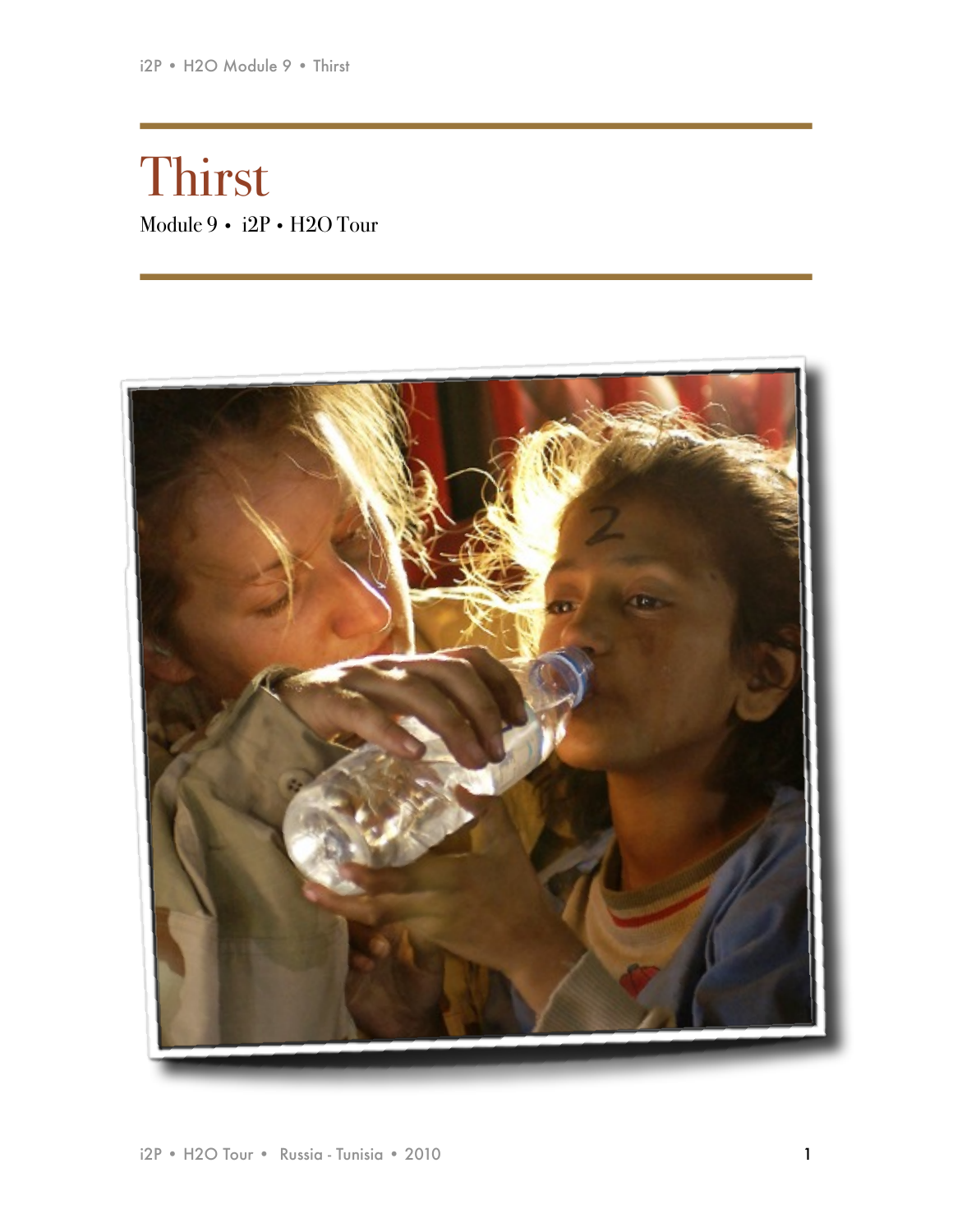"When the well is dry, we know the worth of water."

- Benjamin Franklin, (1706-1790), Poor Richard's Almanac, 1746



# **THIRST**

One must be watchful running across a desert for fear of becoming dehydrated. Careful planning is necessary to ensure that one can find sources of clean drinking water along the route. This is particularly so in a country such as Tunisia where there's a scarcity of water resources. As such, when Ray and i2P team cross the Tunisian desert in the spring of 2010, the adventurers will be accompanied by Land Rovers with stores of drinking water in case of emergency. i2P runners must drink regularly to ensure hydration since actively exercising athletes do not always experience the sensation of thirst in time to avoid dehydration (see Ray's experience in Death Valley: Module 3).

What causes the sensation of thirst?

Thirst is the complex interaction of a number of physiologic processes triggered by a variety of factors that ultimately lead to the conscious sensation of thirst. The genesis of the sensation of thirst can involve the kidneys, the heart, the blood vessels and the brain. There are thought to be 4 principle physiologic triggers for thirst (see: [physiology](http://www.anaesthesiamcq.com/FluidBook/fl5_5.php)  [of thirst](http://www.anaesthesiamcq.com/FluidBook/fl5_5.php)):

- Low blood pressure in the arteries (hypotension);
- Low blood volume in the great veins and the heart(hypovolemia);
- High cell salt content in the brain (hypertonicity);
- Low blood pressure to the kidneys (renal hypotension).

We all experience thirst many times a day, yet few stop to consider what causes the sensation to occur. Many people are simply too busy being thirsty to consider how the feeling is produced. In countries like Canada, which has more water per capita that almost any other country in the world, the sense of thirst is a readily satisfied feeling; a passing sensation by virtue of the prevalence of water. This cannot be said for many parts of the world were

# Did You Know?

Listed are the countries with the worlds richest water resources according to the [Water Poverty Index.](http://internationaltrade.suite101.com/article.cfm/richest_water_countries)

- 1. Finland
- 2. Canada
- 3. Iceland
- 4. Norway
- 5. Guyana
- 6. Suriname
- 7. Austria
- 8. Ireland
- 9. Sweden
- 10. Switzerland.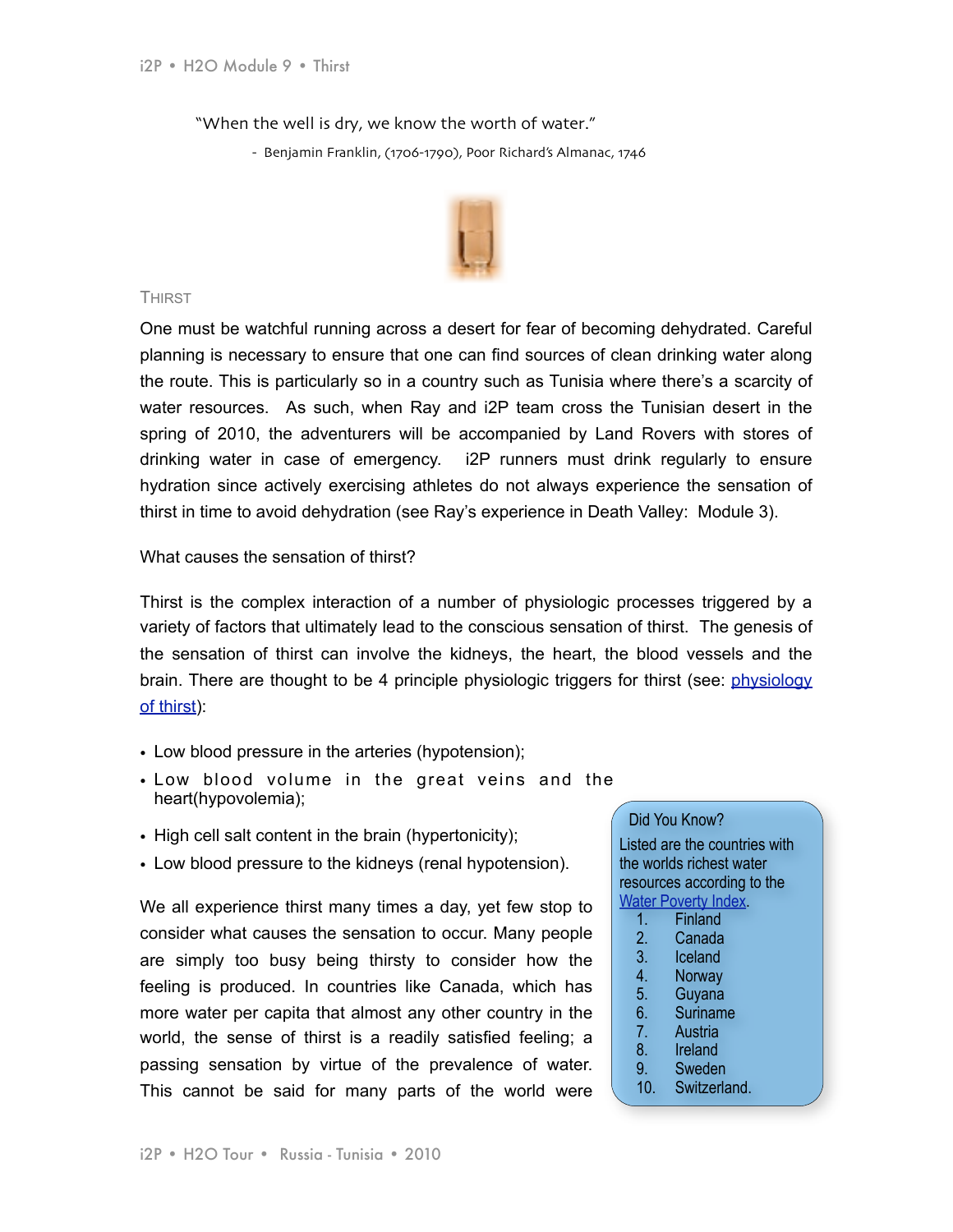

Figure 1: Average water use per person per nation (source[: United Nations](http://hdr.undp.org/hdr2006/pdfs/report/HDR06-complete.pdf)  [Human Development Report\)](http://hdr.undp.org/hdr2006/pdfs/report/HDR06-complete.pdf).

people must live with, and endure thirst on a regular and ongoing basis. Thirst can be a

way of life. Places in the world where people go thirsty are said to suffer from *water insecurity.*

Student Activity For a one day period track the total amount of water you used.

Submit online survey.

WORLD DOMESTIC WATER USAGE

Every day people around the world use water for sanitation, bathing, cooking and drinking. Water used for these purposes is called domestic water. To meet these basic domestic needs an individual requires between 20 and 50 liters of water a day (see: [United Nations water](http://www.unesco.org/water/wwap/facts_figures/basic_needs.shtml)). But daily water use in different countries varies greatly around the world. An average person in North America, for example, will use 105.7 gallons (400 liters) of water per day while a person in Europe uses an average of 52.3 gallons (200 liters) of water per day. This means that Europeans and North Americans use 4-8 times the amount of water that is needed for basic daily requirements. In contrast, in many developing countries, the average daily water use per person can fall well below the water poverty threshold of 20 liters a day (see: [global water use](http://hdr.undp.org/hdr2006/pdfs/report/HDR06-complete.pdf)).

# WATER SCARCITY

The United Nations estimates that there are 1.1 billion people in the world who live below the water poverty line of 20 liters of water a day. As water resources become increasingly more scarce, the number of people that will

be living with water poverty is expected to rise in the coming years. There are two principle causes of water scarcity:

- Economic water scarcity;
- Physical water scarcity.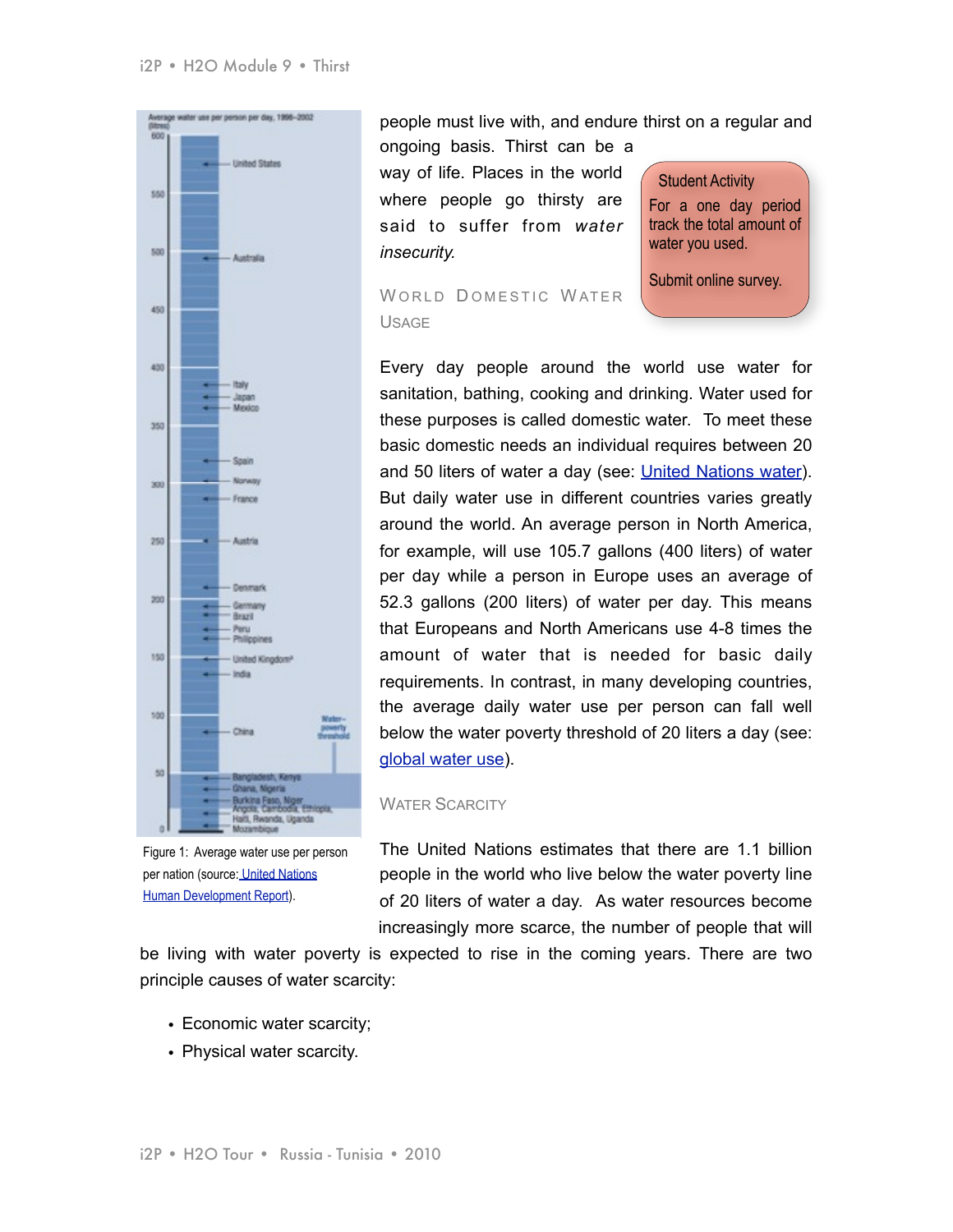# Did You Know?

# Toilet statistics.

Most standard flush toilets use 3.6 liters of water. Toilets consume on average 25% of domestic water use in the United States.

In the United Kingdom the average person uses more than 50 liters of water a day flushing toilets—more than 10 times the total water available to people lacking access to an improved water source in much of rural Sub-Saharan Africa.

Economic water scarcity is found in impoverished countries where people cannot afford to purchase water, or create infrastructure to provide clean water. Economic water scarcity is found predominantly in poor developing countries in sub-Saharan Africa, while pockets are found in South



Figure 2: Flushing toilets consumes a lot of water (source[:Wikimedia Commons\)](http://en.wikipedia.org/wiki/File:Old_toilet_with_elevated_cistern_and_chain.jpg).

East Asia and South America (see figure 2). In these nations water itself may not always be scarce, but a means of obtaining clean water might be. What occurs, in practical terms, is that people faced with economic water scarcity must often walk great distances to obtain water from a dirty well or culvert. The scarcity of clean water in these countries



Figure 2: World water scarcity, physical & economic (source: [United Nations water report 2009](http://www.unesco.org/water/wwap/wwdr/wwdr3/pdf/WWDR3_Water_in_a_Changing_World.pdf))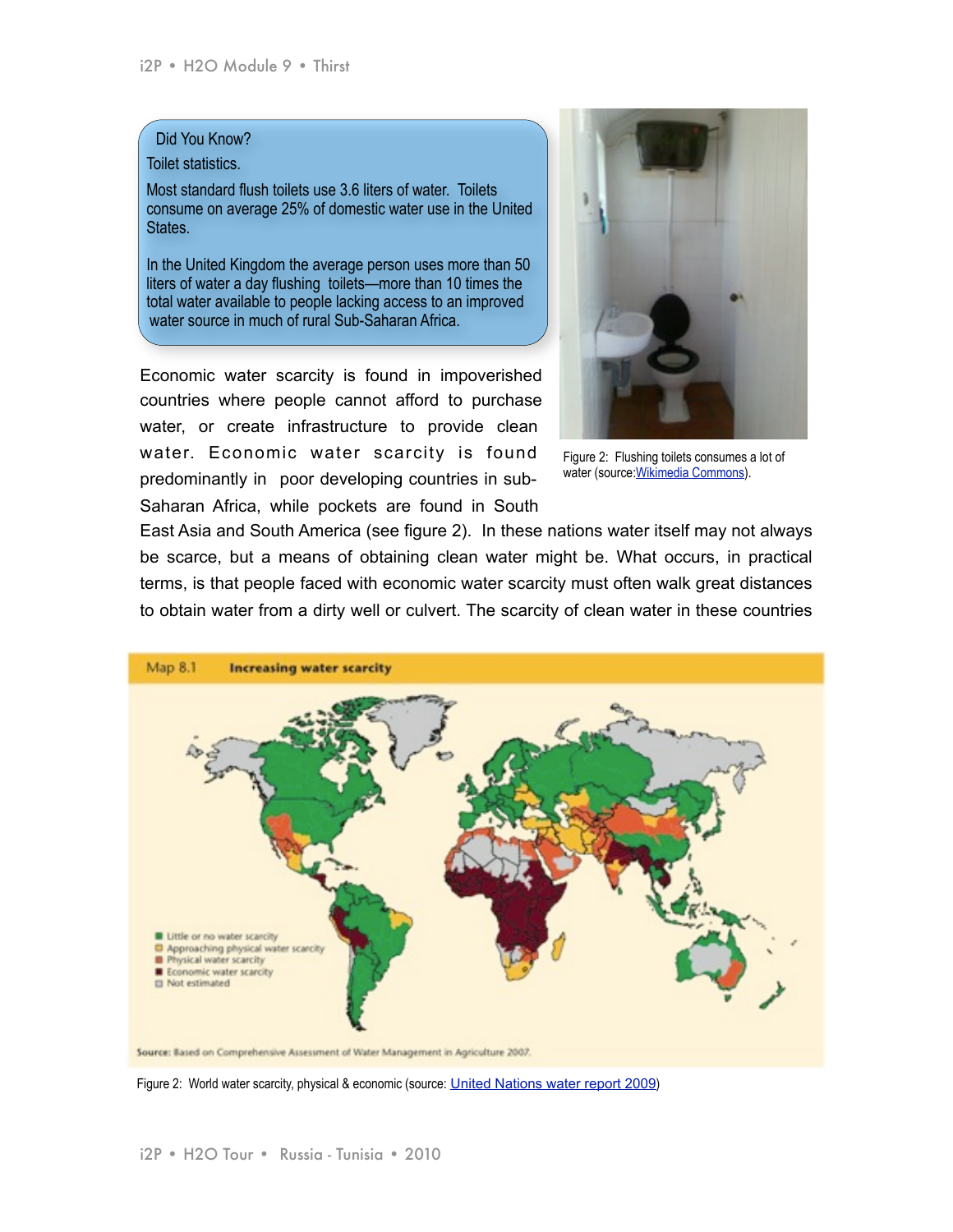often means inflated prices with the cost of water often being 5 to 10 times greater in developing nations than in wealthy ones.

Physical water scarcity is found in regions that are running out of fresh water resources. Physical water scarcity is found in countries such as Tunisia,the nations of North Africa and the Middle East where fresh water resources are seriously limited.(see: figure 2). Other regions

### Did You Know?

Homeowners in Washington, DC, pay about \$350 (72 $A\phi$  per cubic meter) for that amount. Buying that same amount of water from a vendor in the slums of Guatemala City would cost more than \$1,700.

faced with physical water scarcity are some of the most populous in the world, including northern China, central Asia, India and the American South West.

# THE WATER CRISIS: PREVALENCE

Less than 1% of the world's fresh water (or about 0.007% of all water on earth) is readily accessible for direct safe human use without treatment or sanitization. To compound this problem of limited supply to fresh water, there is inadequate access to water sanitation and waste disposal for 2.5 billion people. Without proper sewage disposal, clean water can be contaminated by untreated effluent. Lack of fresh water combined with poor sanitization contributes to inadequate access to safe drinking water for about 884 million people (one in eight people). Many countries, among them Tunisia, have a significant population of people whose only source of water is contaminated, a situation that long ago reached crisis proportions worldwide (see table 1).

#### **ILLNESS**

Water poverty and limited access to clean water causes many problems, among them:

- Hunger from decreased agricultural yields.
- Overuse of groundwater resources.
- Pollution of limited water resources.
- Interference with education.
- Regional conflict and war.

Arguably, however, the most troubling consequence of clean

|  |  | Table 1: Rates of contaminated water use by country |  |  |
|--|--|-----------------------------------------------------|--|--|
|--|--|-----------------------------------------------------|--|--|

| Country   | Number of people in millions whose<br>source of water is contaminated |
|-----------|-----------------------------------------------------------------------|
| Sudan     | 12.3                                                                  |
| Venezuela | 5.0                                                                   |
| Zimbabwe  | 2.7                                                                   |
| Tunisia   | 2 <sub>1</sub>                                                        |
| Cuba      | 12                                                                    |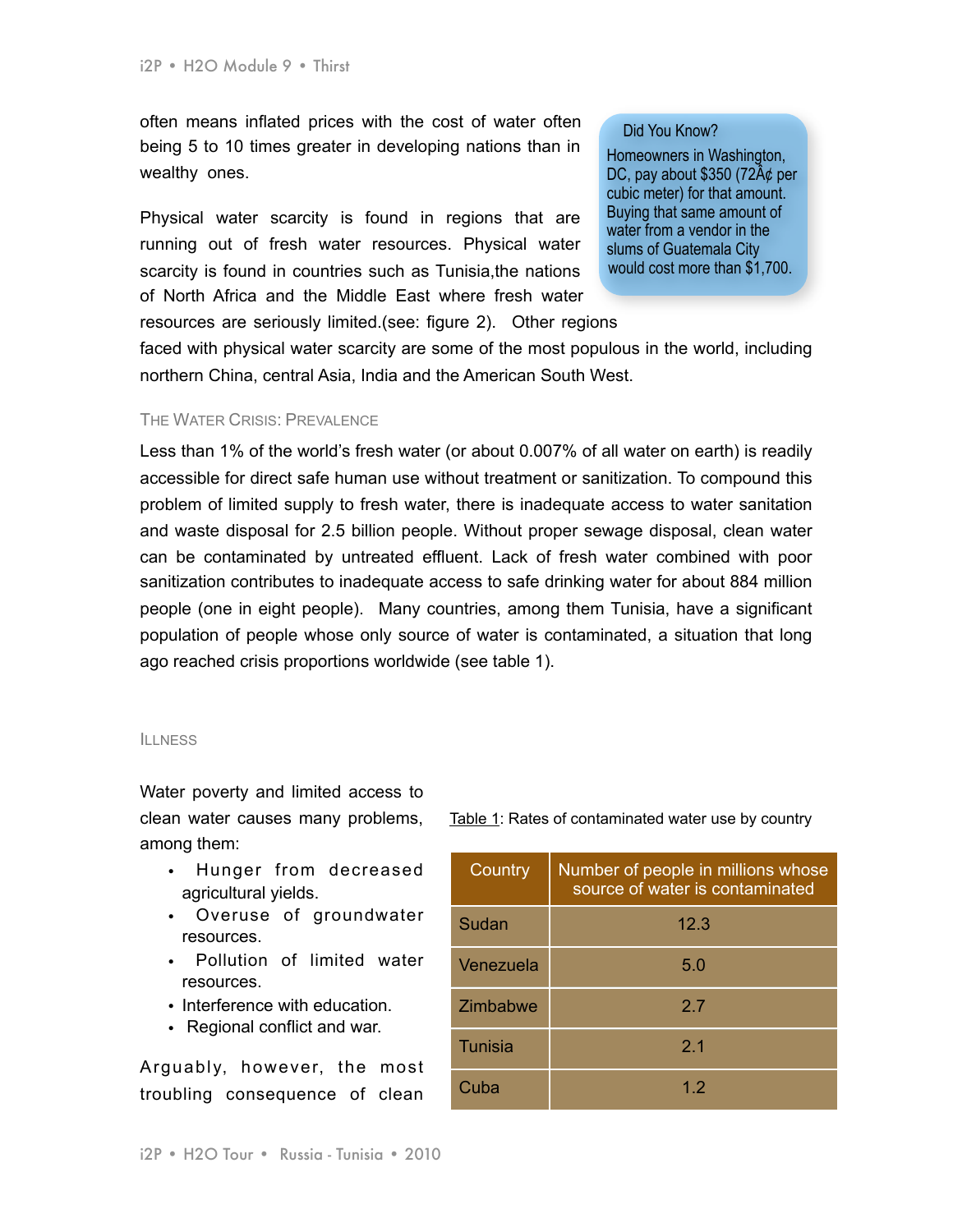water shortages is the cost in human life resulting from waterborn disease. 3.6 million people die each year from water-related illness; 43% of these water-related deaths are due to diarrhea and 98% of water-related deaths occur in the developing world. The water crisis causes such significant illness that half of the world's hospital beds are occupied by patients who have been



Figure 2: Typhoid Mortality in Cincinnati before and after water filtration and treatment implementation (source[: United Nations Human Development Report\)](http://hdr.undp.org/hdr2006/pdfs/report/HDR06-complete.pdf)

hospitalized due to water-related illness. The demographic hardest hit by water born illness is children; every 15 seconds a child dies from a water-related disease. 84% of water-related deaths are in children ages 14 and under, and waterborne diseases are the leading cause of death in the world for children under age five.

The relationship between water born illness and dirty water has been demonstrated time and again. In the developed world the incidence of death from typhoid and other waterborn disease fell dramatically with the advent of water filtration and municipal water treatment. This is evidenced in the virtual elimination of typhoid mortality in Cincinnati Ohio about 100 years ago when water filtration and treatment was introduced. Similar reductions in mortality from water-born illnesses have been witnessed wherever water treatment systems have been instituted. This is why the vast majority of deaths from water born illness today occur in the developing world where an estimated 1.1 billion people do not have access to clean drinking water.

# INVESTING IN THE FUTURE

As evidenced by the impact of municipal water treatment on water-born disease in Cincinnati, many of the negative effects of the world water crisis would be positively influenced by improved sanitation. For example, investing in drinking water and